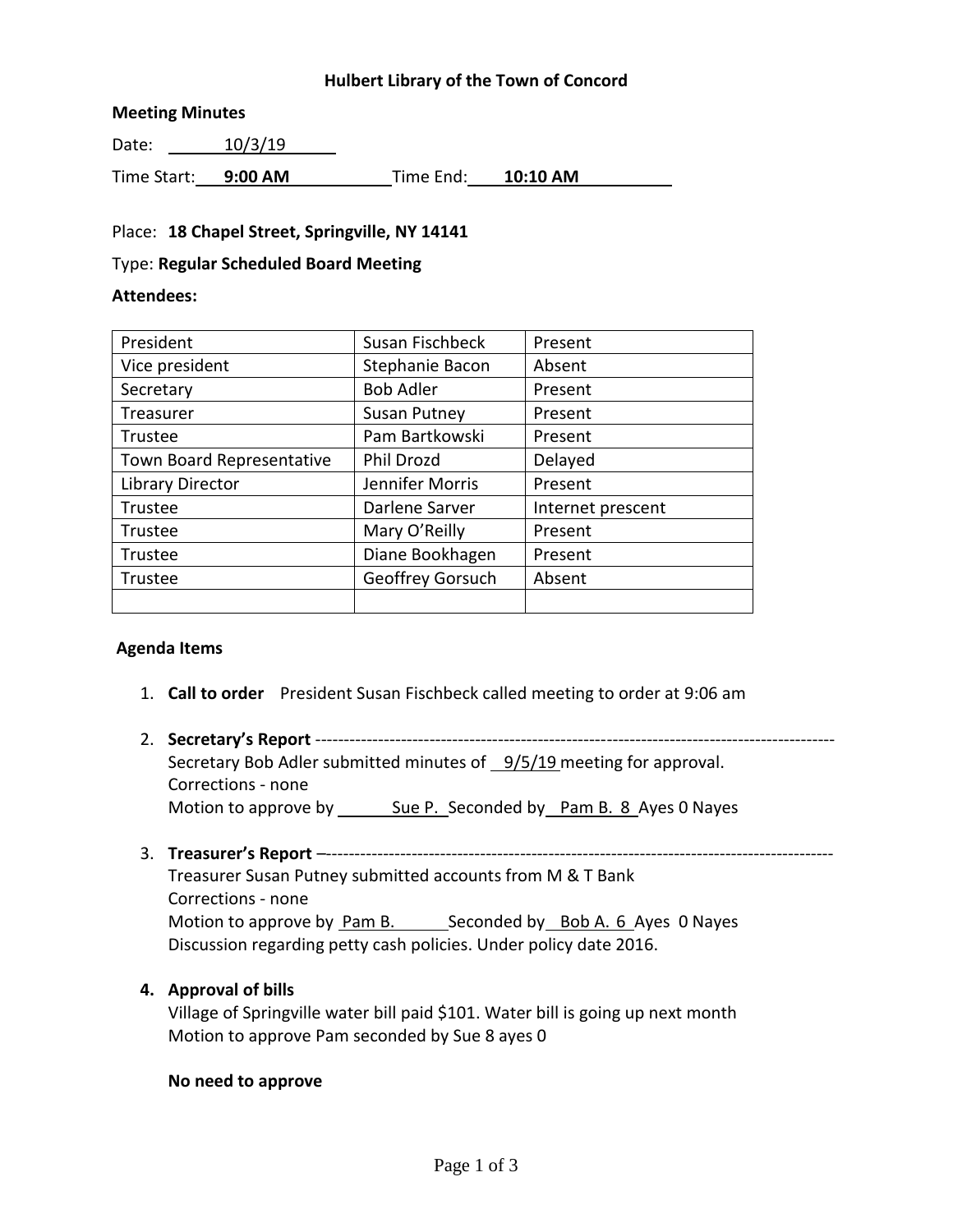**5. Town Board Report ------------------------------------------------------------------------------------------**

Sidewalk situation connector link – between parking lot/Heritage Park is being explored by Phil and the Town of Concord board and budget committees.

# **6. Correspondence ----------------------------------------------------------------------------------------------**

- Thank you for donors, Village of Springville dress down days \$50
- Letter to John Sargent, CEO Macmillan Publishing re eBook lenders

# **7. Library Director's Report**

Director's Report

Pam moved Bob seconded Diane Approve programming and associated Pam moved to transfer \$5,000 from Diane to cover funds. 8 ayes, 0 nayes. Motion for Approval spending items in directors report Motion Steph Second Sue 8 ayes.

Discussion: Consider reviewing programming costs, relative expenditures and benefiting patrons.

Snow blower needs servicing possible \$500

Reviewed landscaping ideas:

Motion to have Jakes landscaping spend up to \$400 to clean up landscaping – Sue proposed Pam seconded. 6 ayes 2 nayes.

# **8. Old Business**

# **Standards**

Bylaws dictate that we should have elections at December meeting. We need to confirm board positions by then and check term limits.

**Standards committee Meeting is set for October 9 2 pm at Concord library. We need to support libraries budget increase by contacting relevant legislators.**

# **9. New Business**

Geoffrey Gorsuch indicated that we have an Ash tree that needs to be treated. Geoffrey will pursue organizing around landscaping issues.

- 10. Next meeting date and time: November 7, 9 am
- 11. Adjournment Meeting was adjourned at 10:01 AM Pam moved Sue seconded